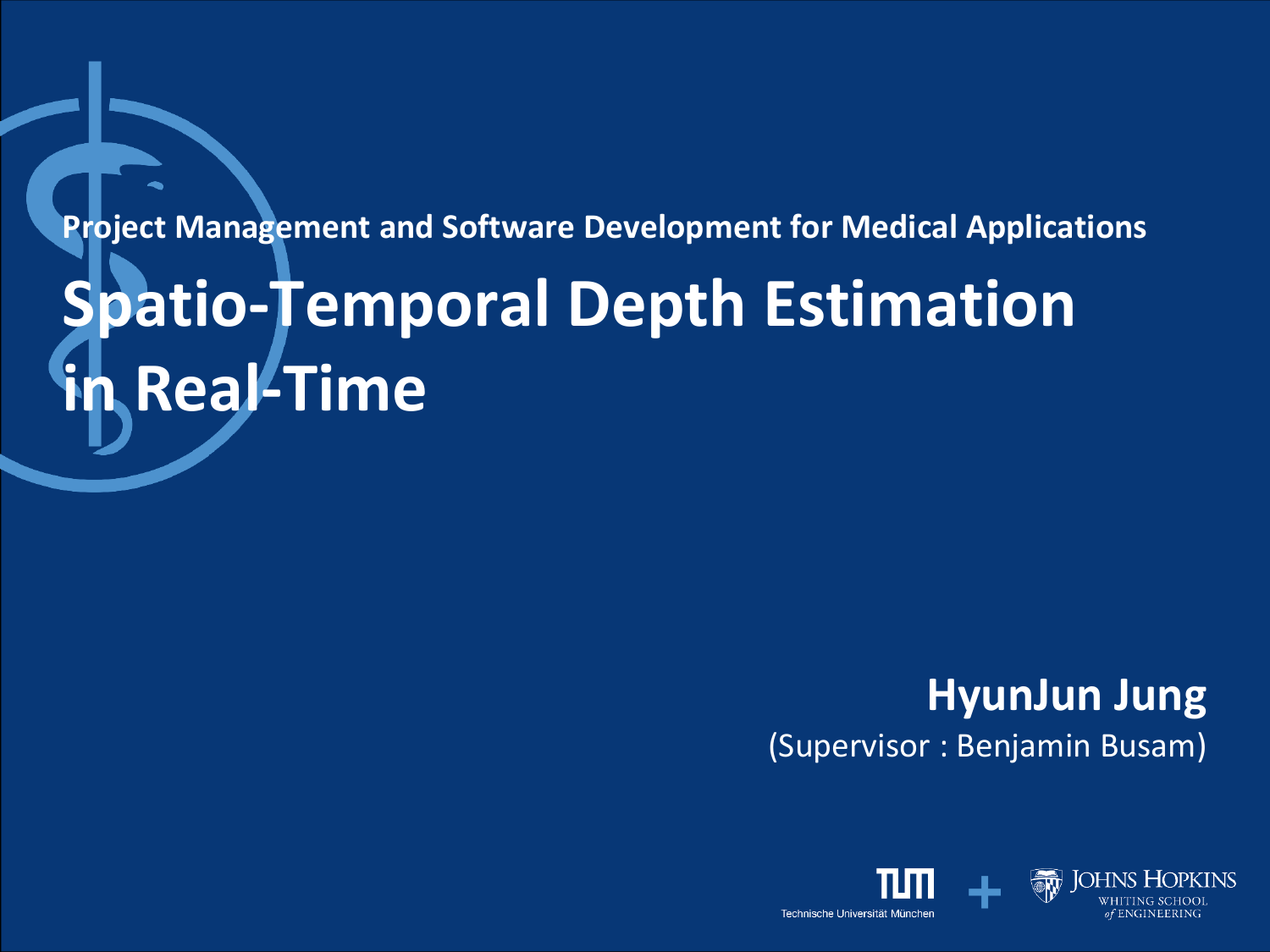## **Background and Motivation**

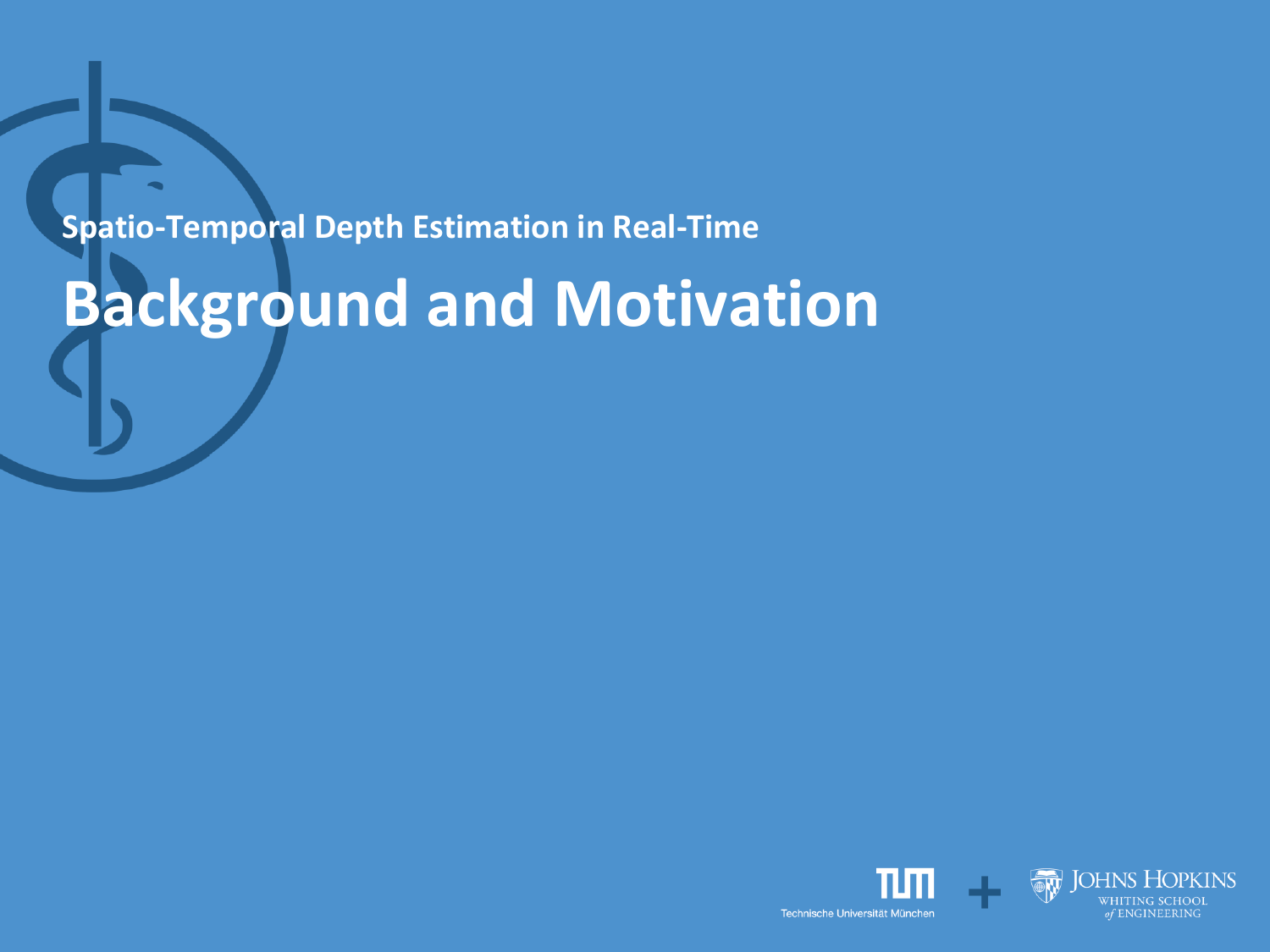### **I want depth**

#### **Well… Network can predict depth with an image !**



Deeper Depth Prediction with Fully Convolutional Residual Networks Laina et al. 3DV 2016



HyunJun Jung - Spatio-Temporal Depth Estimation in Real-Time November 20, 2018 Slide 3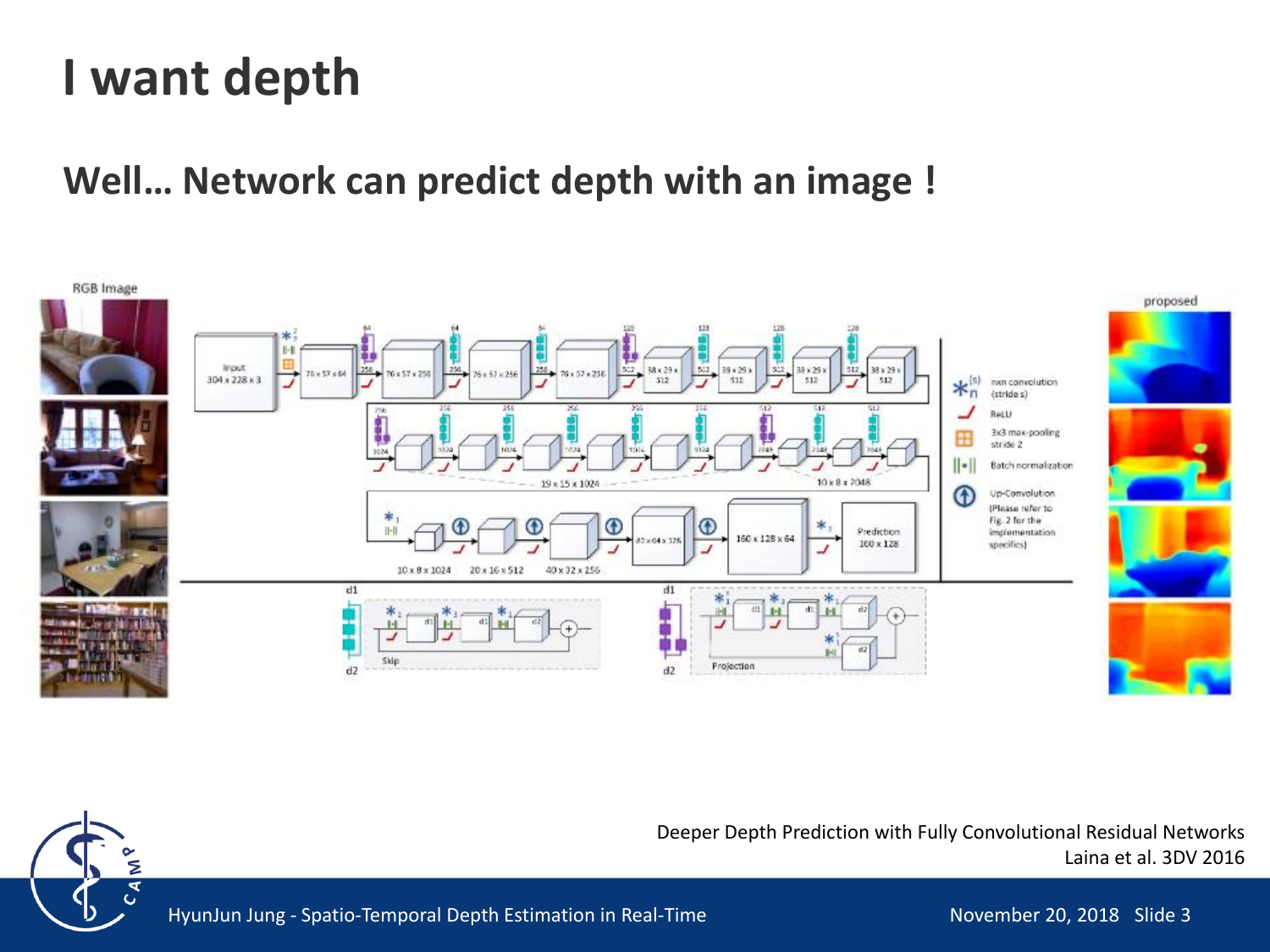### **I want better depth**

#### **Hmmm… more views gives better result !**



Train with two views [1] Train with multi views [2]



[1] Unsupervised Monocular Depth Estimation with Left-Right Consistency Godard et al. CVPR 2017 [2] GeoNet: Unsupervised Learning of Dense Depth, Optical Flow and Camera Pose, Yin, Shi. CVPR 2018

HyunJun Jung - Spatio-Temporal Depth Estimation in Real-Time November 20, 2018 Slide 4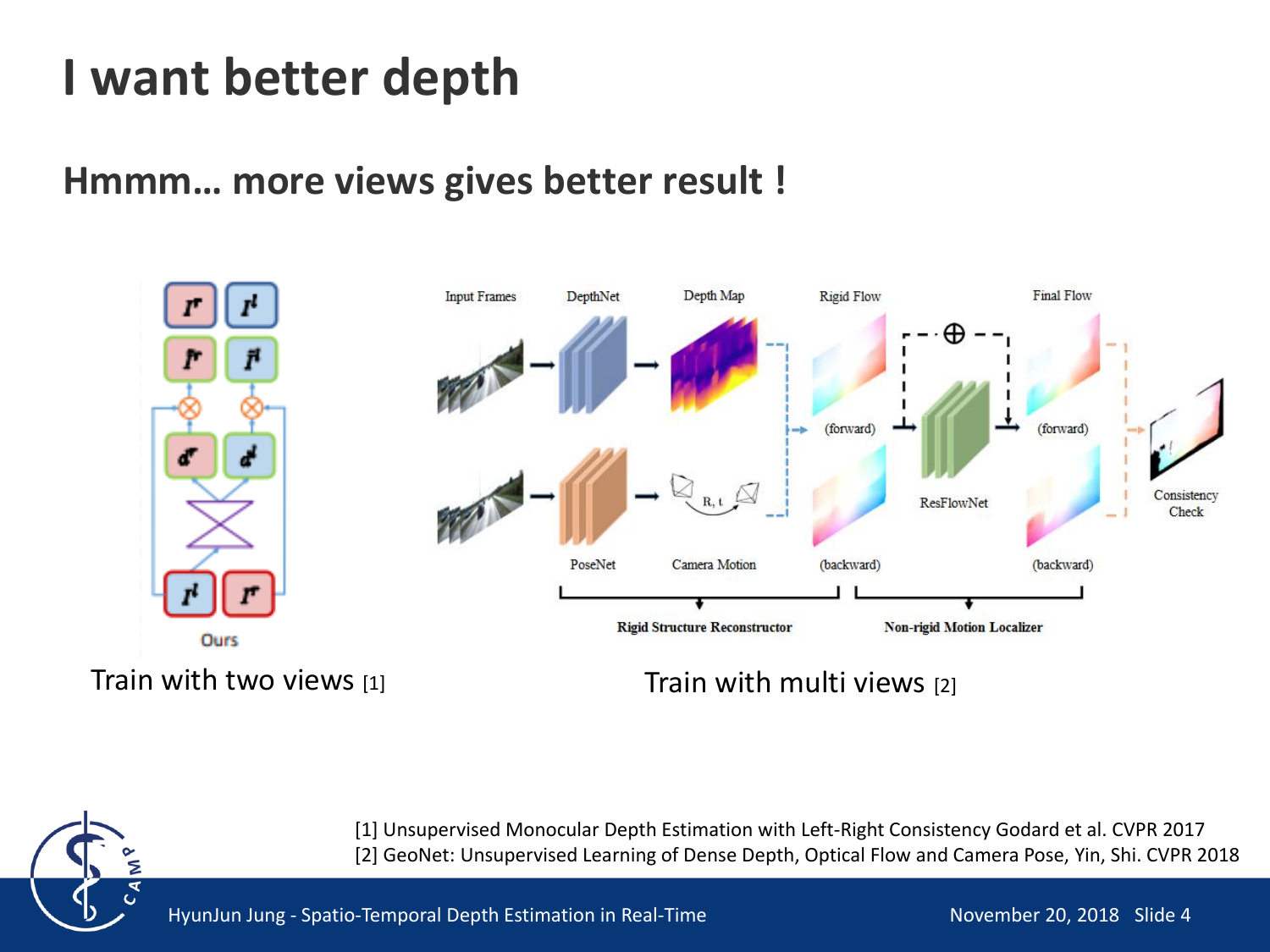# **Spatio-Temporal Depth Estimation in Real-Time**

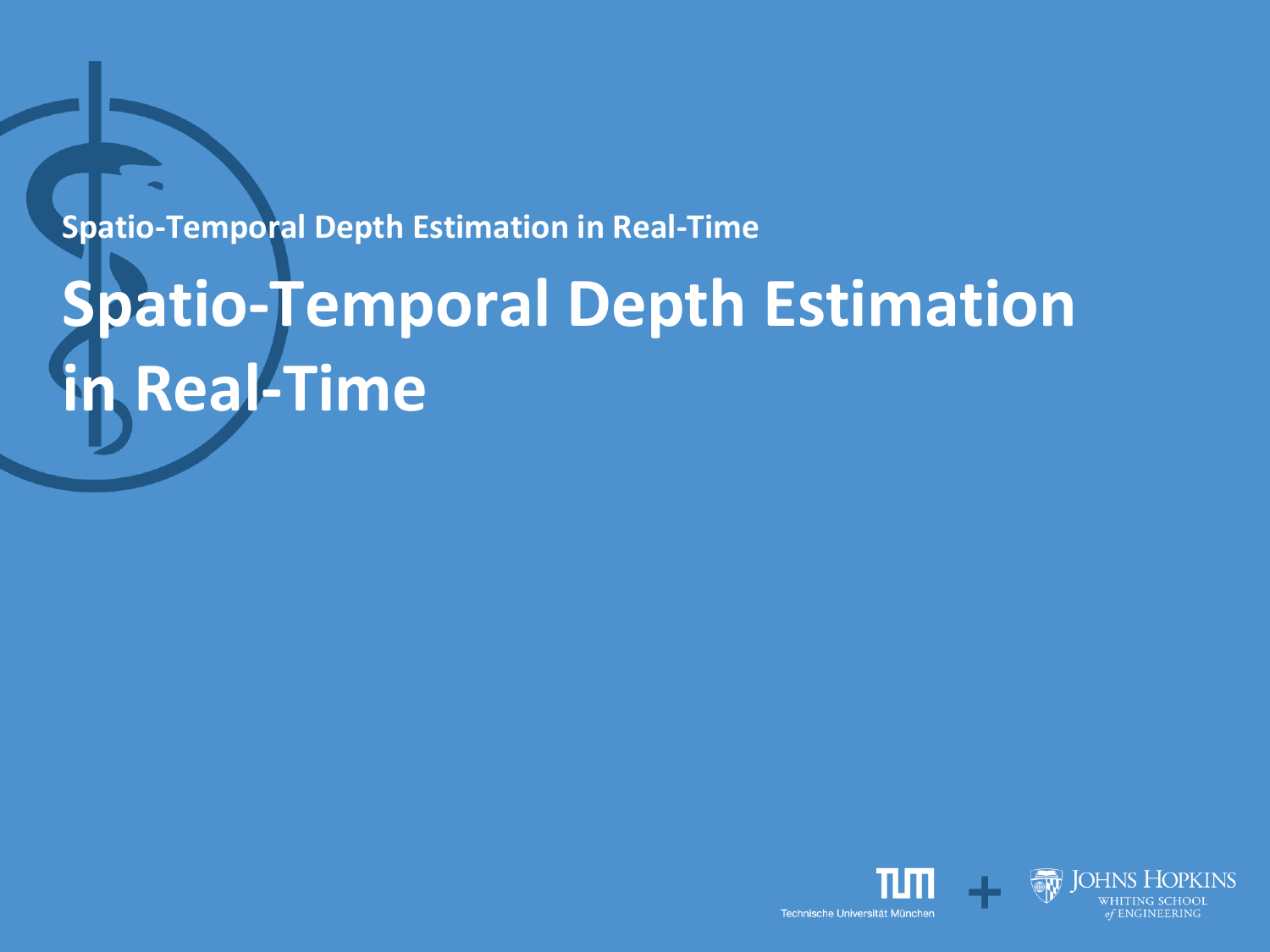Is.. Based on **Active Stereo Net** and **Multi View Stereo Net**

### **Let's talk about them first !**



HyunJun Jung - Spatio-Temporal Depth Estimation in Real-Time

November 20, 2018 Slide 6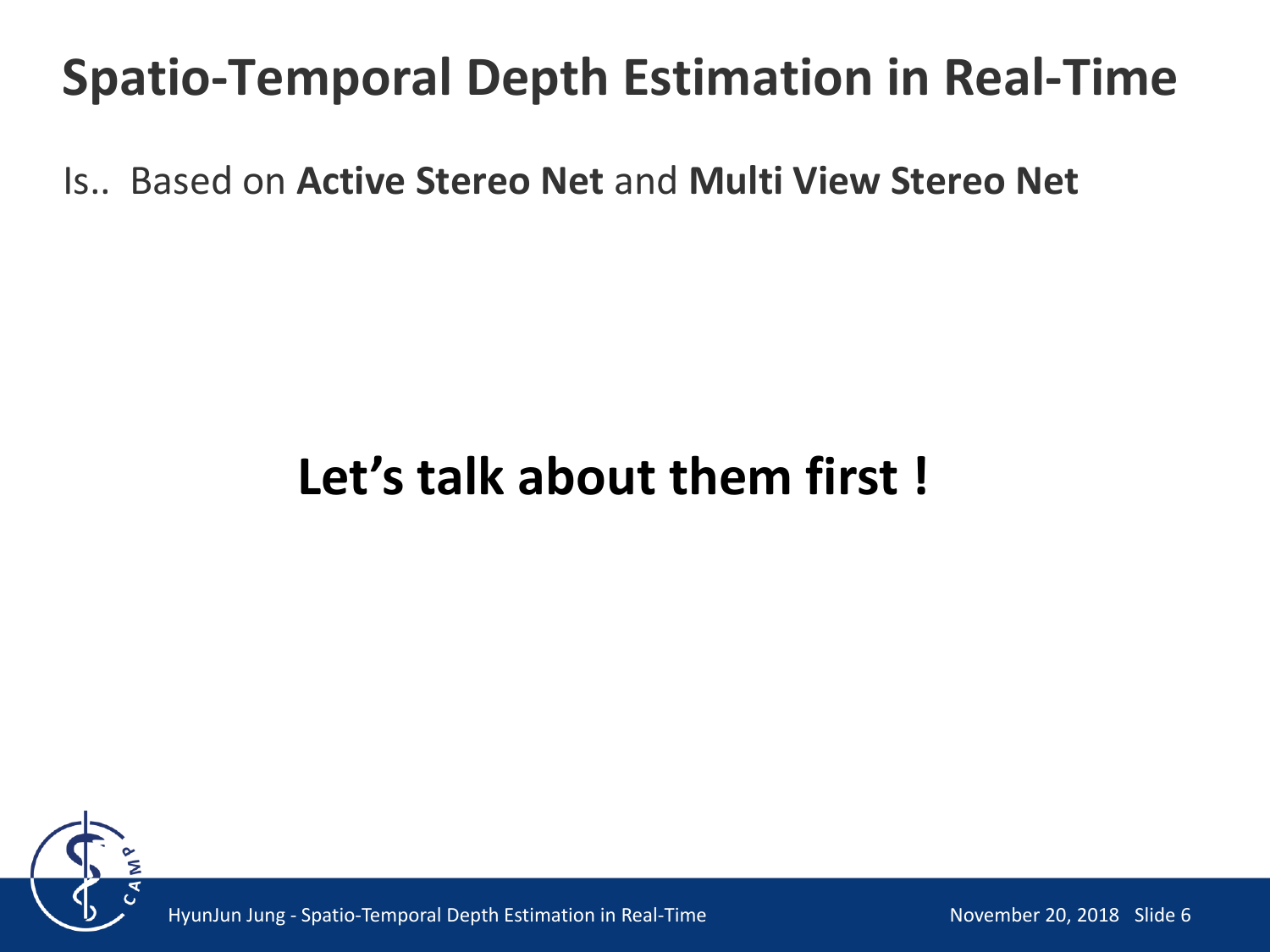### **Multi View Stereo Net**



- It uses Multiview information to get very accurate depth map
- Variance metric for cost volume makes it possible to use arbitrary number of views

MVSNet: Depth Inference for Unstructured Multi-view Stereo, Yao et al. ECCV 2018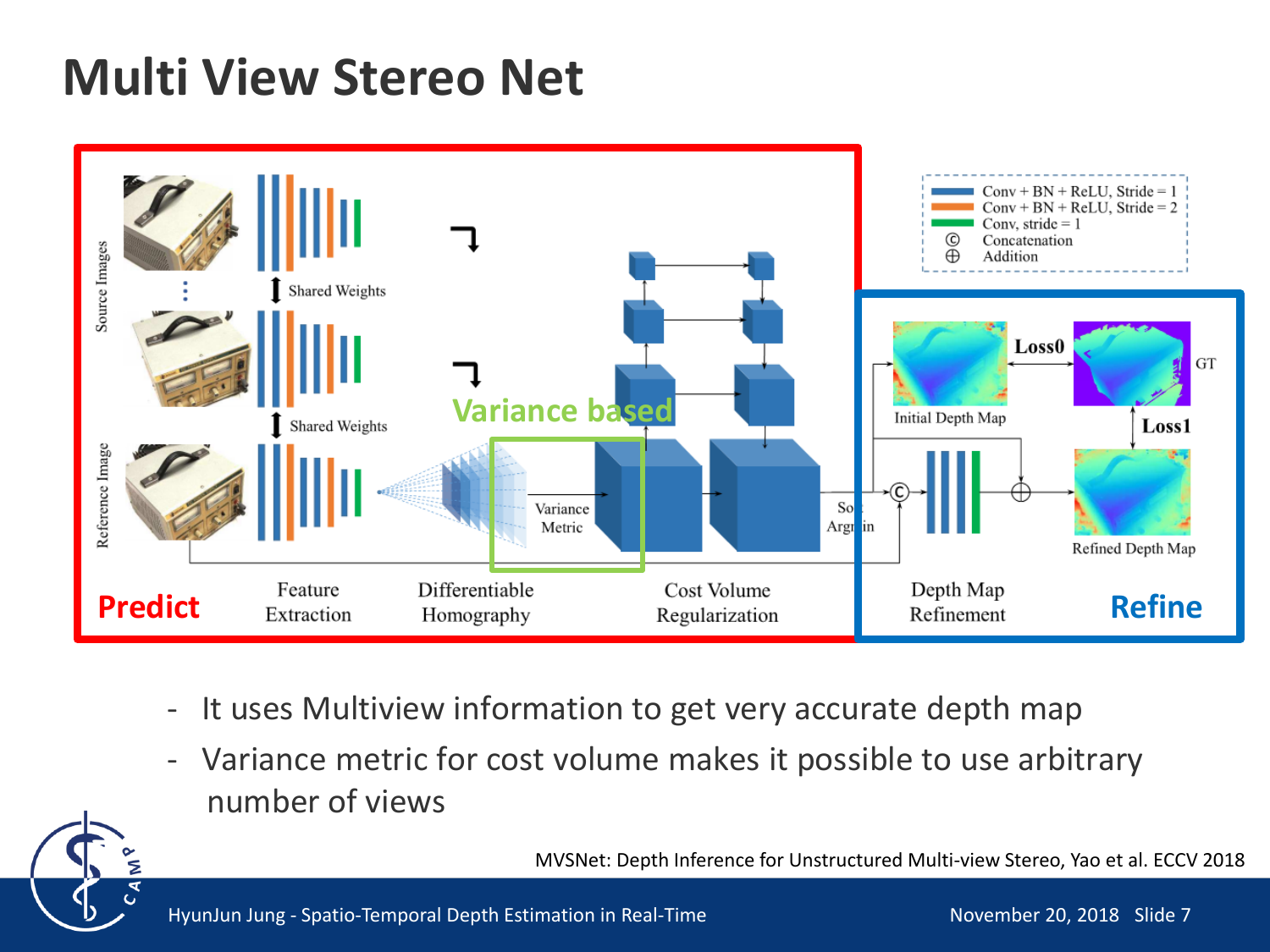### **Active Stereo Net**

#### **Refine**



- It upsamples without upconvolution ( fast )
- Network trains in unsupervised manner ( no depth GT required )

ActiveStereoNet: End-to-End Self-Supervised Learning for Active Stereo Systems Zhang et al. ECCV 2018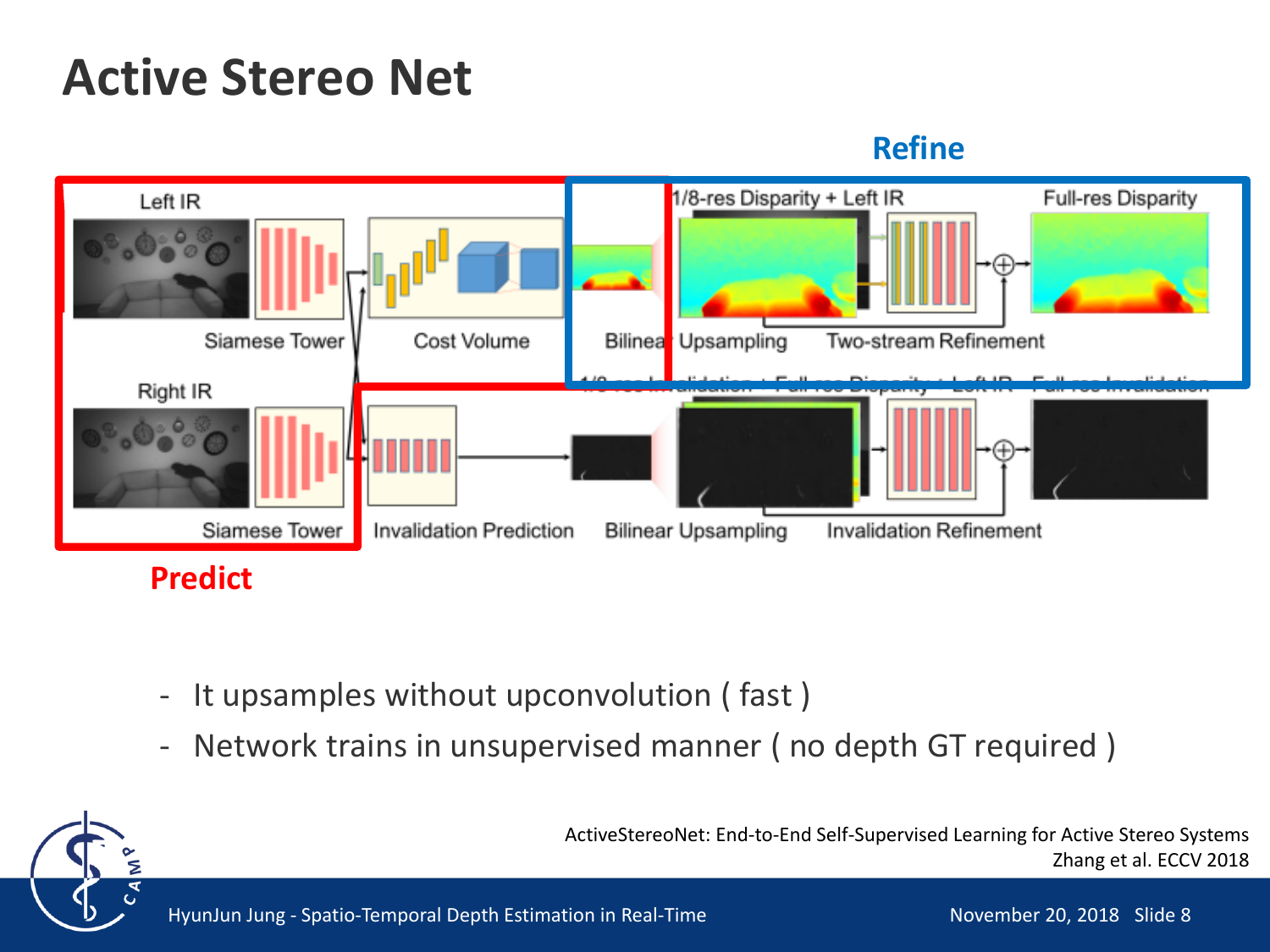Is.. Based on **Active Stereo Net** and **Multi View Stereo Net**

#### **MVSNet Part :**

• Using Multiview input image to predict coarse level depth

#### **ASN Part :**

- Bilinear interpolation & guided refinement will upsample the depth (**much faster than upconvolution**)
- Self supervised training scheme will be applied at last.

### **Let's predict good depth with Multiview, in real time**

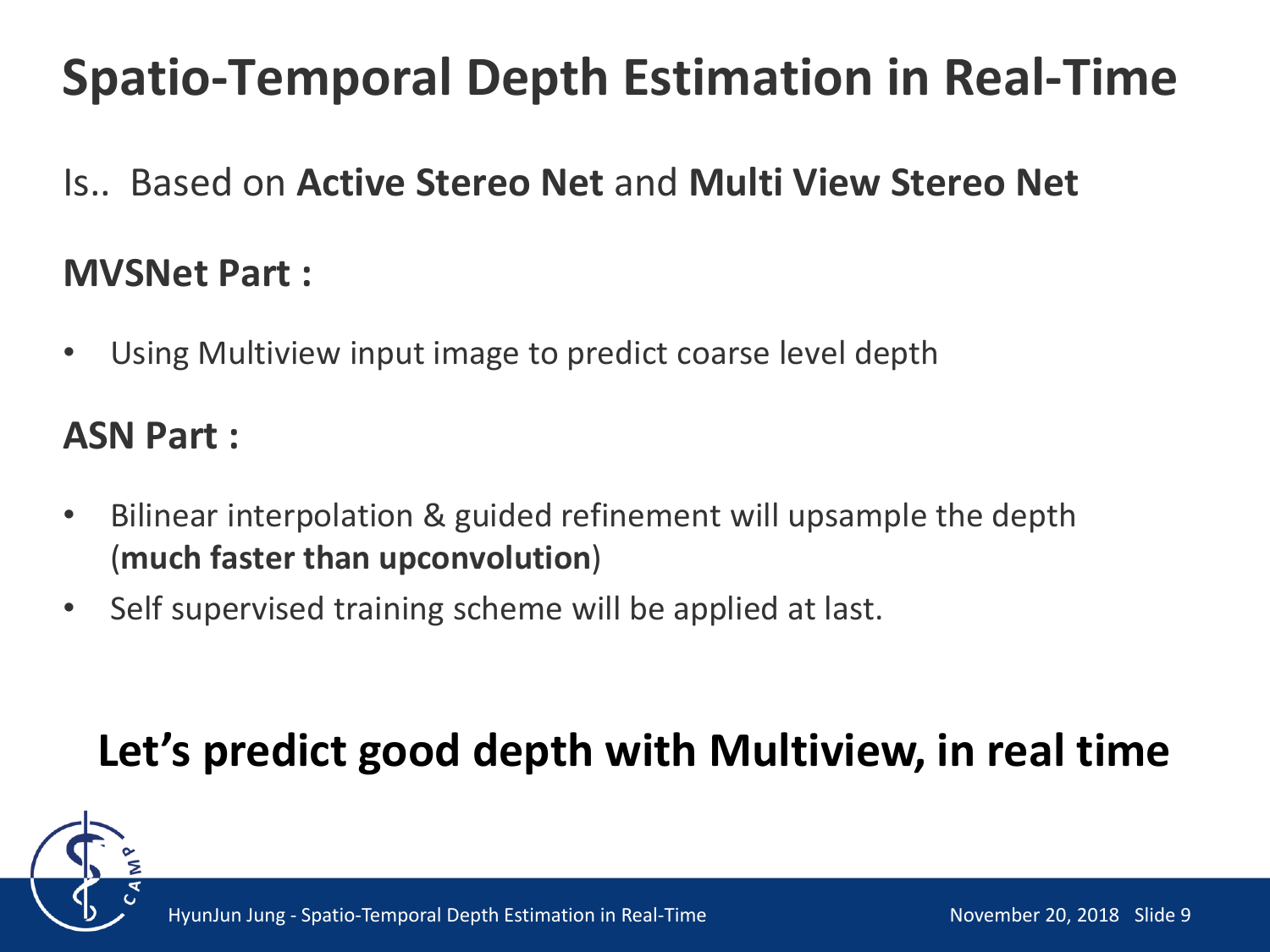

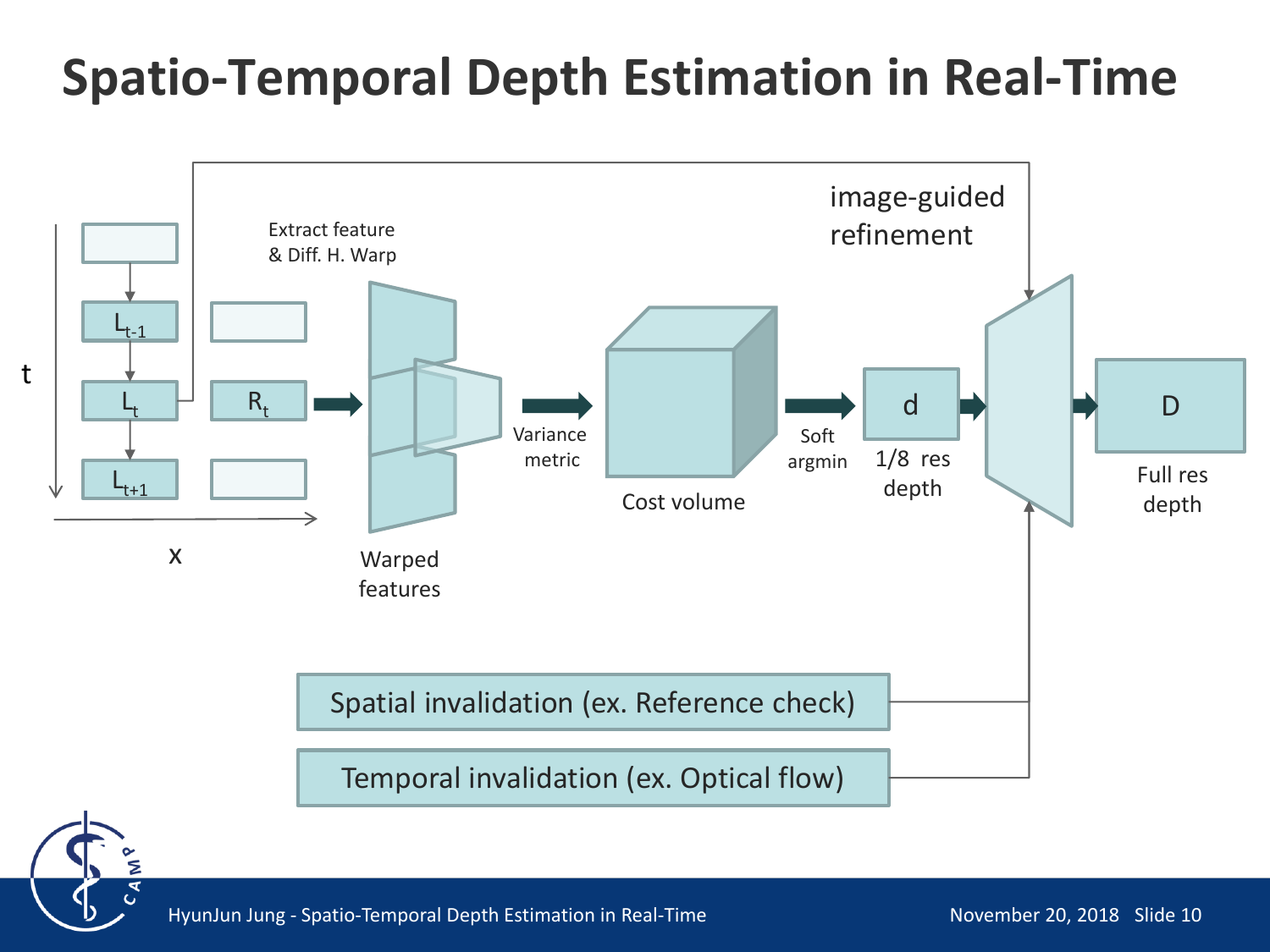

HyunJun Jung - Spatio-Temporal Depth Estimation in Real-Time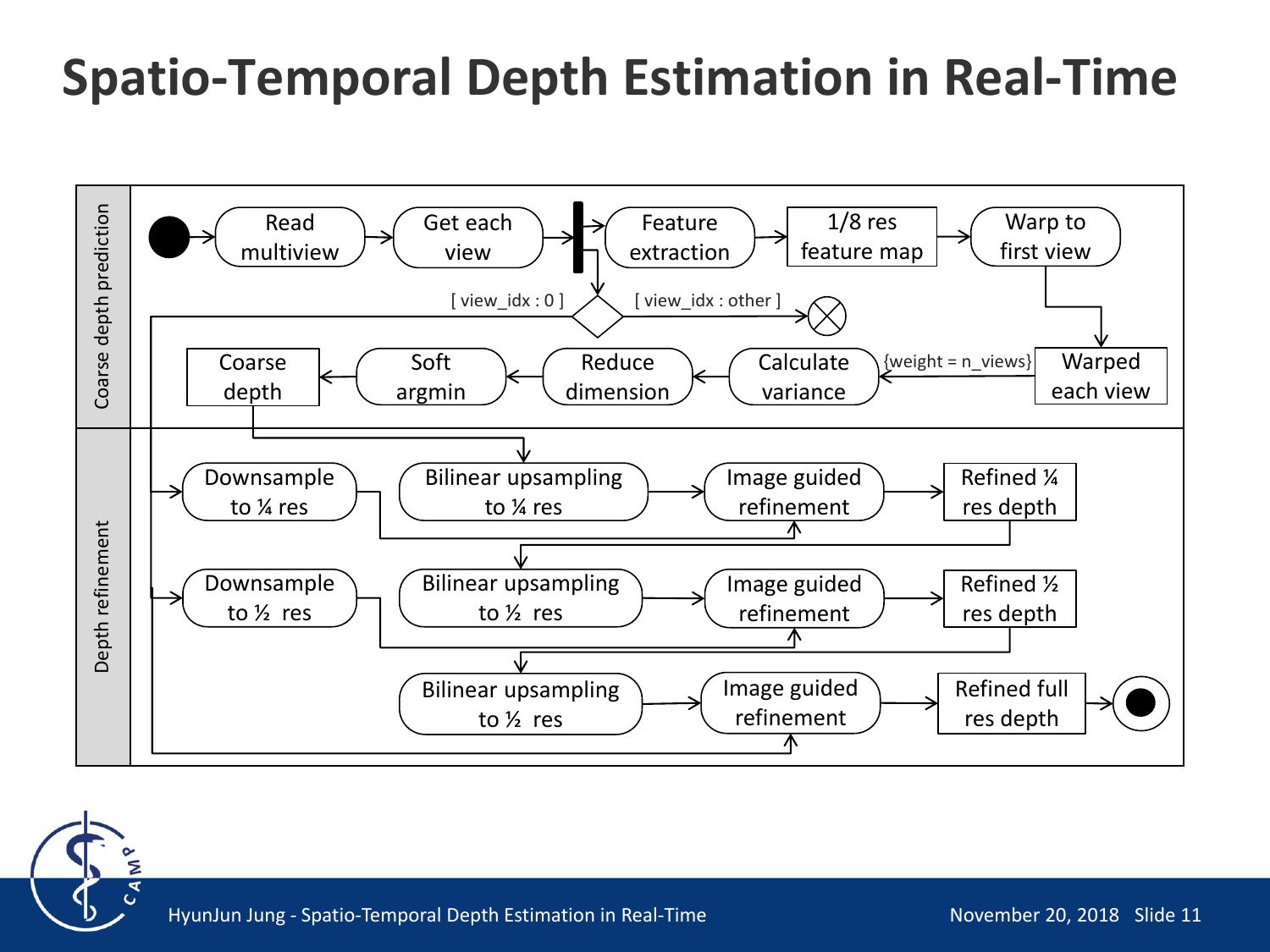### **Final Goal**

#### **Train multi view monocular camera to predict depth.**

#### **Input**

- Realtime multiview monocular view
- R & sT from monocular SLAM (s = unknown scale)

#### **Output**

- Realtime depth map
- Scaling factor for Translation

#### **Possible application**

Whenever we are limited to use monocular camera but need tracking (ex, endoscopy camera )

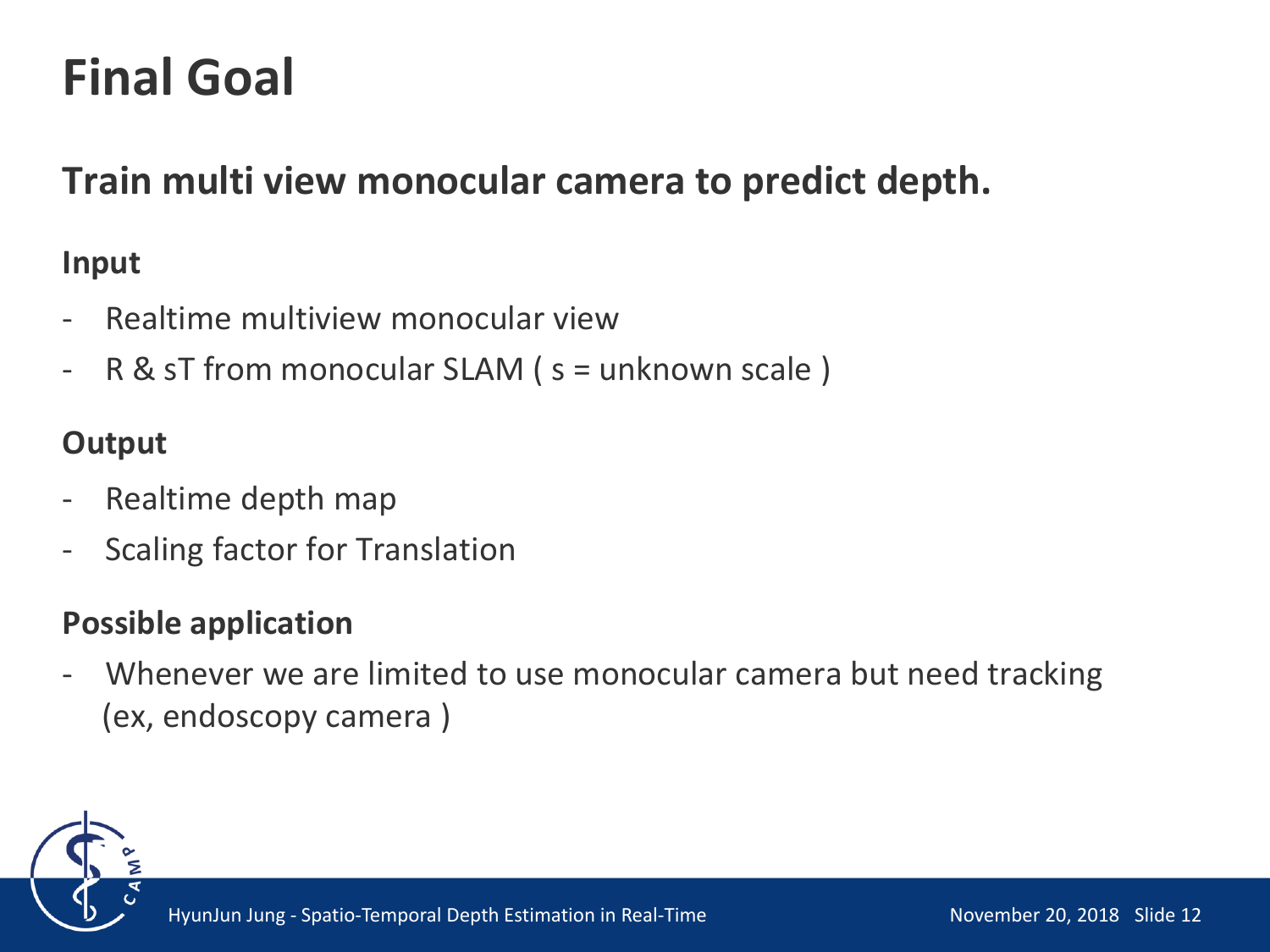# **Spatio-Temporal Depth Estimation in Real-Time Plans, Timeline**

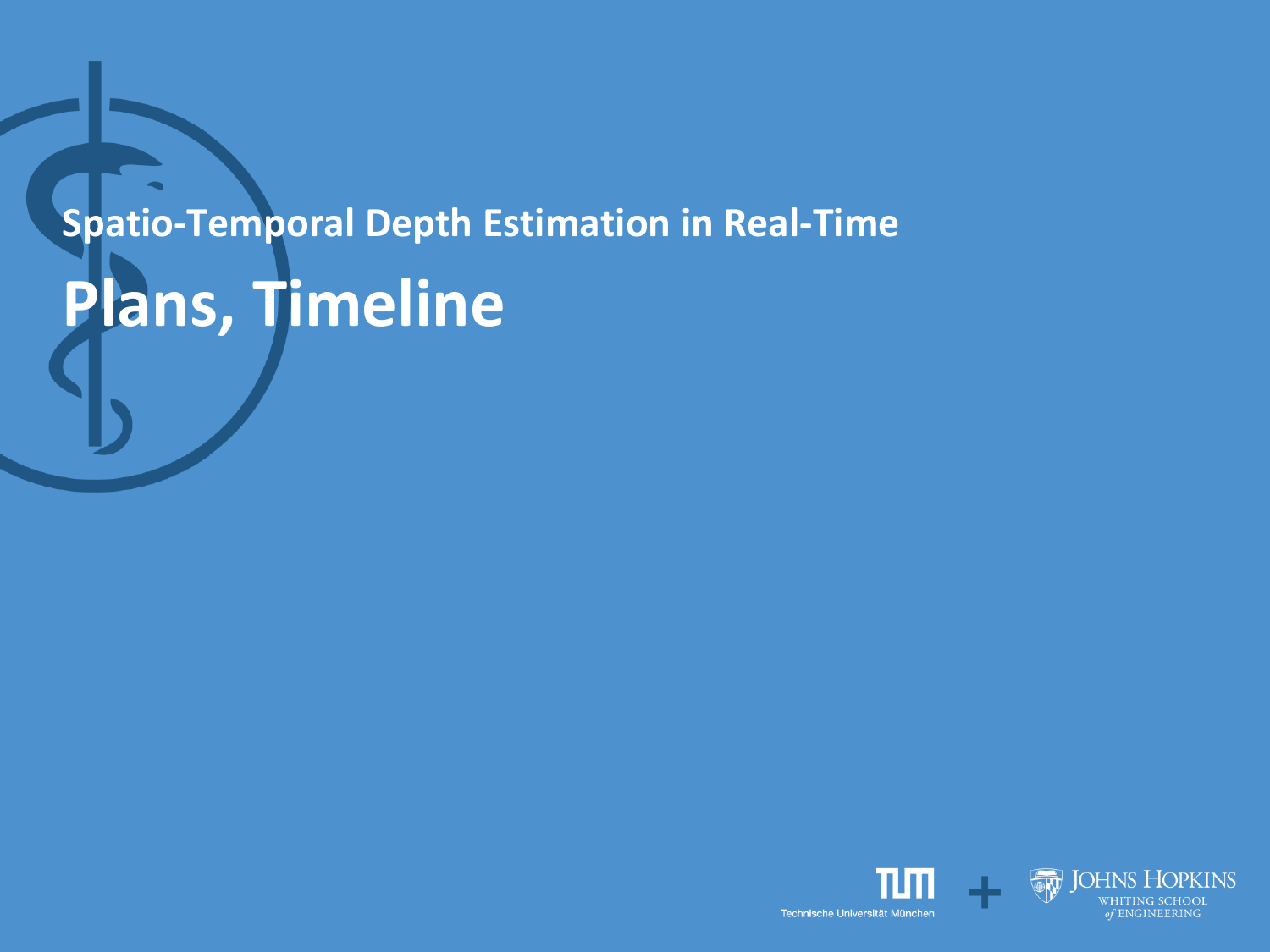### **Plan for Implementation**

#### **Stereo Camera Phase**

- Supervised training with exact extrinsic ( R, t ) from simulation
- Supervised training with estimated extrinsic from SLAM
- Self-supervised training with estimated extrinsic

#### **Mono Camera Phase**

- Supervised training with extrinsic ( R, scaled t ). **( scaling factor will be also predicted )**
- Self-supervised version with same condition.

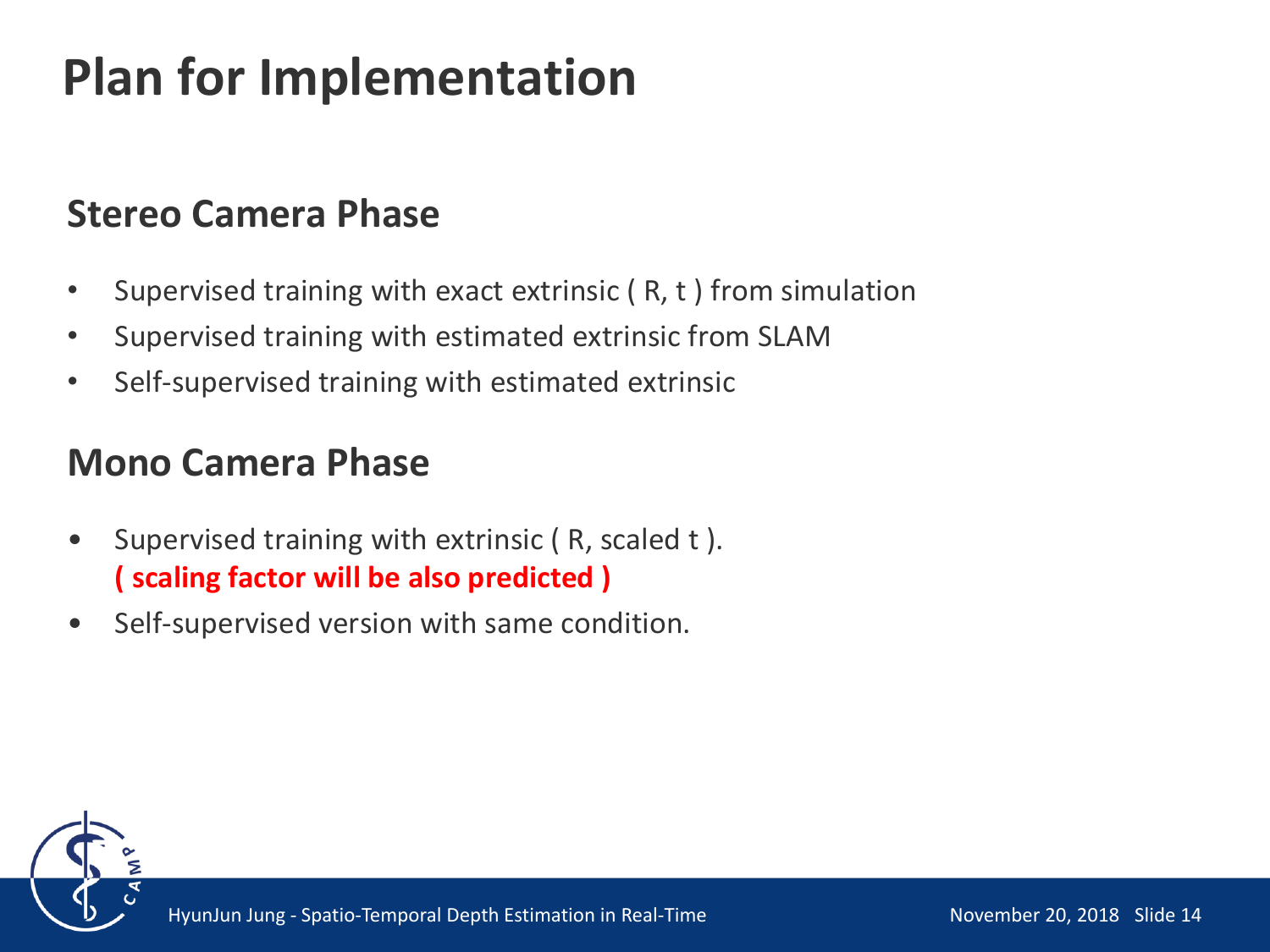### **Timeline for Project**





HyunJun Jung - Spatio-Temporal Depth Estimation in Real-Time

November 20, 2018 Slide 15